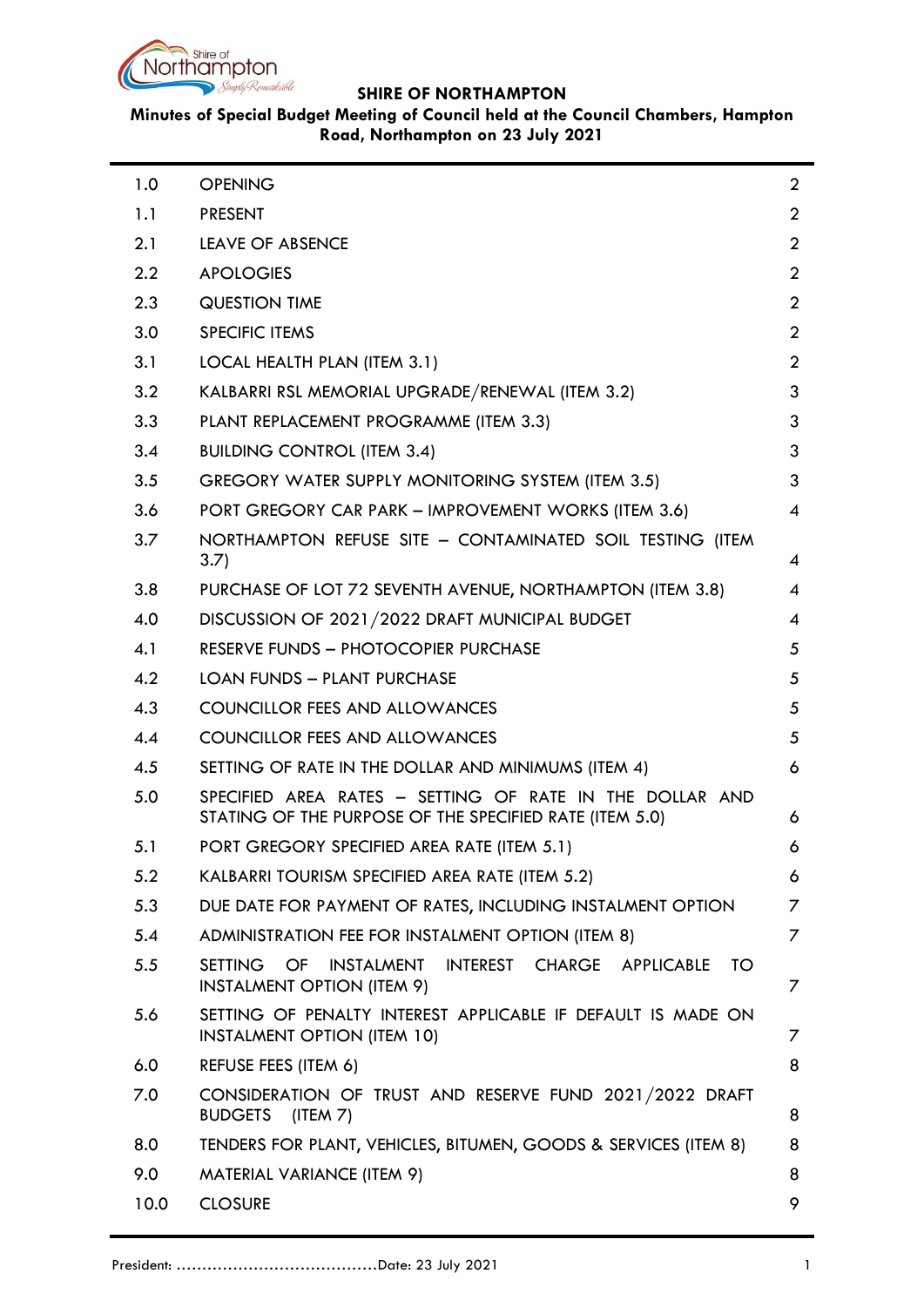

# **Minutes of Special Budget Meeting of Council held at the Council Chambers, Hampton Road, Northampton on 23 July 2021**

### <span id="page-1-0"></span>**1.0 OPENING**

The President thanked all Councillors and staff present for their attendance and declared the meeting open at 1.00pm.

In opening the meeting the President thanked staff for their effort in preparing the budget as presented.

#### <span id="page-1-1"></span>**1.1 PRESENT**

| Cr C Simkin               | President                                   | Northampton Ward |  |
|---------------------------|---------------------------------------------|------------------|--|
| Cr S Krakouer             | Deputy President                            | Kalbarri Ward    |  |
| Cr D Pike                 |                                             | Kalbarri Ward    |  |
| <b>Cr P Stewart</b>       |                                             | Kalbarri Ward    |  |
| Cr T Hay                  |                                             | Northampton Ward |  |
| Cr R Suckling             |                                             | Northampton Ward |  |
| Cr Stock-Standen          |                                             | Northampton Ward |  |
| Mr Garry Keeffe           | <b>Chief Executive Officer</b>              |                  |  |
| <b>Mr Grant Middleton</b> | Deputy Chief Executive Officer              |                  |  |
| Mr Neil Broadhurst        | <b>Manager Works and Technical Services</b> |                  |  |
| Mrs Leanne Rowe           | <b>Finance Officer</b>                      |                  |  |

#### <span id="page-1-2"></span>**2.1 LEAVE OF ABSENCE**

Nil

## <span id="page-1-3"></span>**2.2 APOLOGIES**

Cr S Smith, Cr L Sudlow

#### <span id="page-1-4"></span>**2.3 QUESTION TIME**

No members of the public were present therefore no questions were put to Council.

# <span id="page-1-5"></span>**3.0 SPECIFIC ITEMS**

### <span id="page-1-6"></span>3.1 LOCAL HEALTH PLAN (ITEM 3.1)

Noted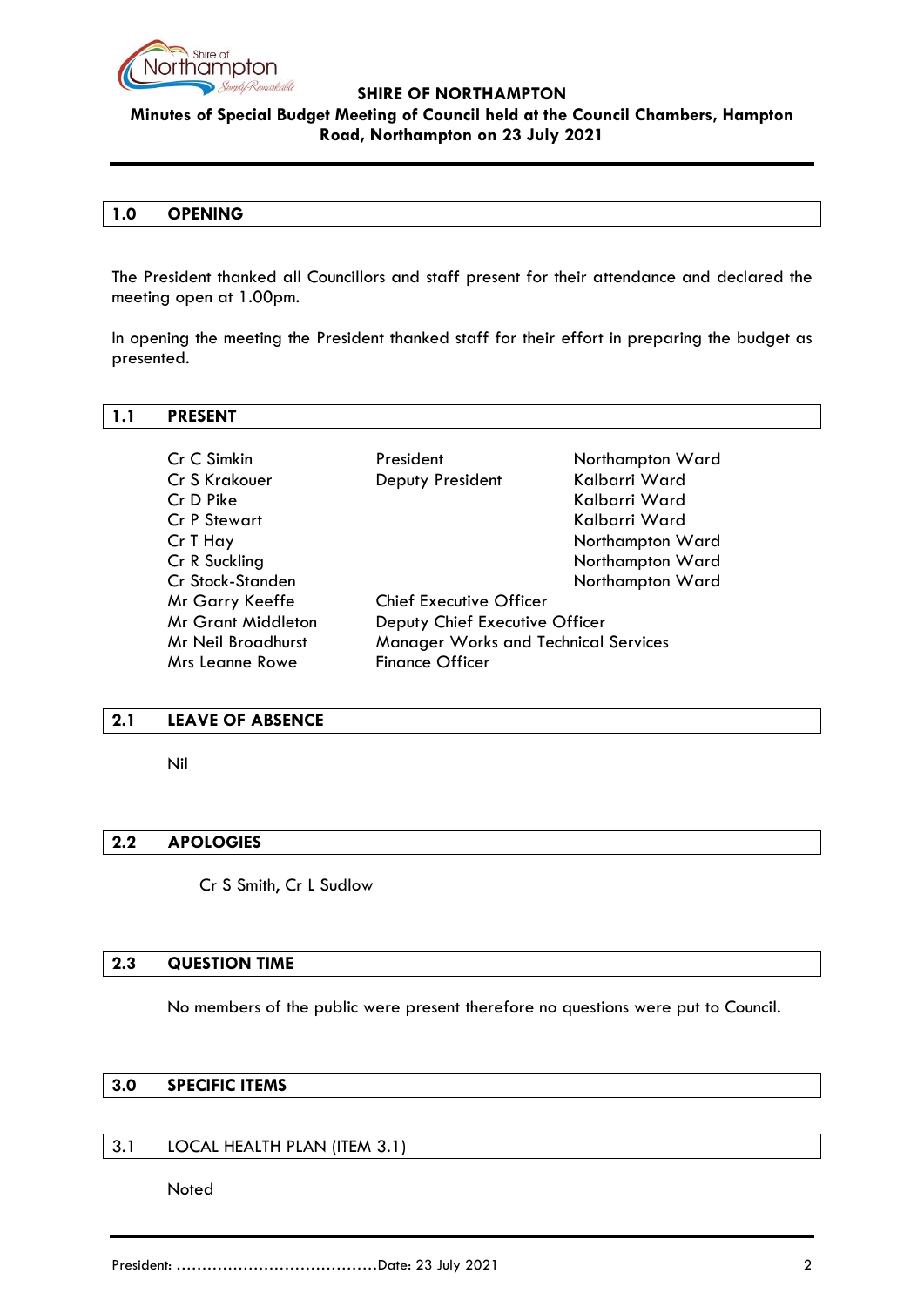

# **Minutes of Special Budget Meeting of Council held at the Council Chambers, Hampton Road, Northampton on 23 July 2021**

### <span id="page-2-0"></span>3.2 KALBARRI RSL MEMORIAL UPGRADE/RENEWAL (ITEM 3.2)

Moved Cr STEWART, seconded Cr PIKE

That Council remove the net provision of \$42,070 from the budget for RSL monument and consider the redevelopment of the monument as part of the new Kalbarri Foreshore Plan.

## CARRIED BY AN ABSOLUTE MAJORITY 7/0

### <span id="page-2-1"></span>3.3 PLANT REPLACEMENT PROGRAMME (ITEM 3.3)

Moved Cr STOCK-STANDEN, seconded Cr SUCKLING

That Council remove the draft budget allocations for the Back Hoe (2nd Machine) of \$205,000 and the 2WD Light Truck of \$55,000 from the 2021/2022 Budget.

### CARRIED BY AN ABSOLUTE MAJORITY 7/0

### <span id="page-2-2"></span>3.4 BUILDING CONTROL (ITEM 3.4)

Moved Cr PIKE, seconded Cr STEWART

That Council employ a full time Building Surveyor at an overall extra cost of \$40,000 to be included in the 2021/2022 budget.

### CARRIED BY AN ABSOLUTE MAJORITY 6/1

Cr Suckling voted against the motion

### <span id="page-2-3"></span>3.5 GREGORY WATER SUPPLY MONITORING SYSTEM (ITEM 3.5)

Moved Cr STEWART, seconded Cr SUCKLING

<span id="page-2-4"></span>That Council authorise the installation of the (Option 1) within the 2021/22 Budget which is a monitoring system only and can incorporate existing by using a mobile telephone or computer application to determine that tanks are full or empty and that pumps are on or off.

CARRIED BY AN ABSOLUTE MAJORITY 7/0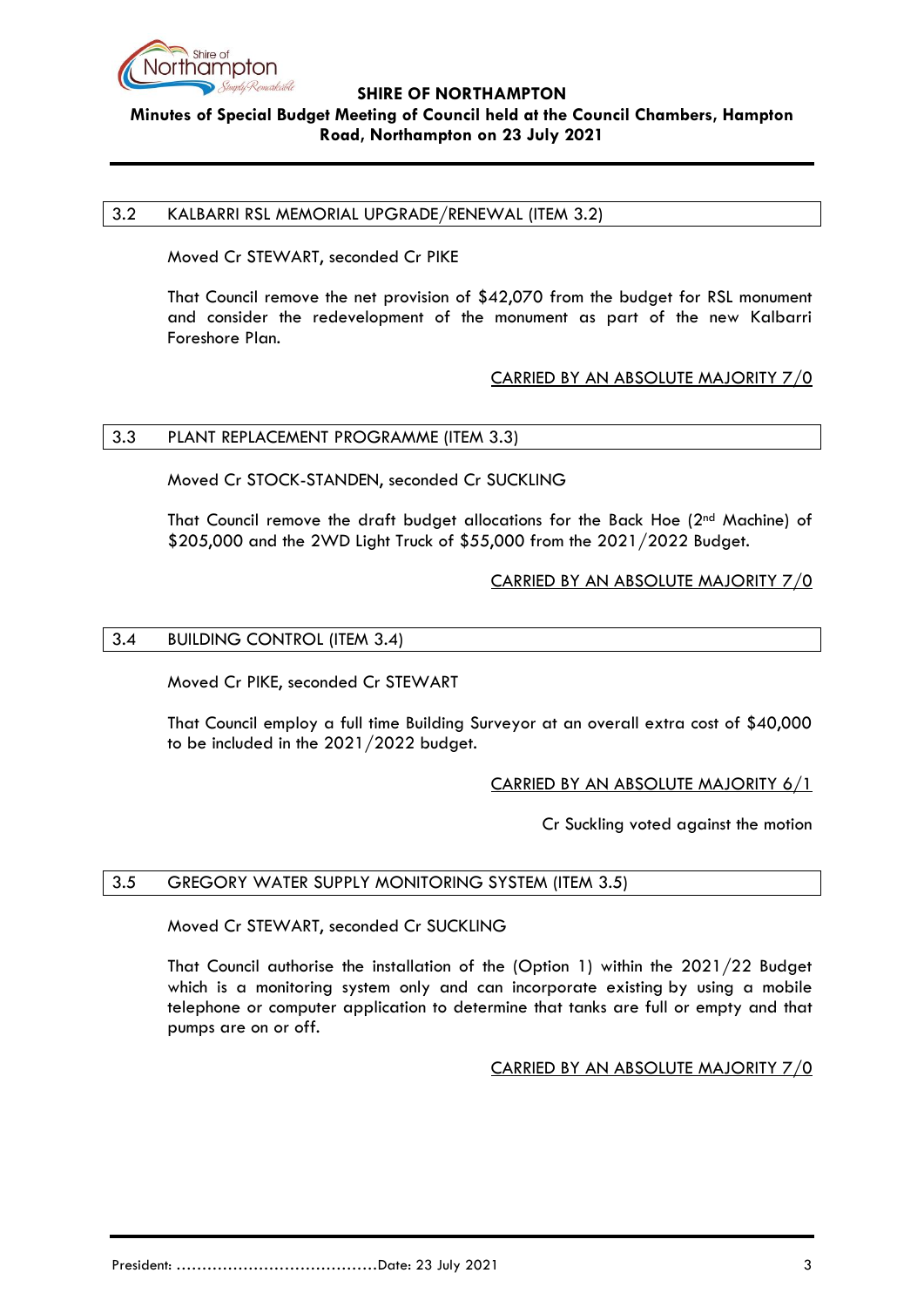

# **Minutes of Special Budget Meeting of Council held at the Council Chambers, Hampton Road, Northampton on 23 July 2021**

### 3.6 PORT GREGORY CAR PARK – IMPROVEMENT WORKS (ITEM 3.6)

Moved Cr HAY, seconded Cr STOCK-STANDEN

That Council:

- 1. Not progress with the proposed Port Gregory Car Park Improvement works and that the gravel works to the area be undertaken to control water run off with the option of removing the shelter that is being undermined, and
- 2. The CEO to commence a process with the various government departments that have an interest in reserves in this area to re-align the reserve boundaries to allow for the for the whole of the car park area to be included in Councils existing reserve.

### CARRIED BY AN ABSOLUTE MAJORITY 7/0

## <span id="page-3-0"></span>3.7 NORTHAMPTON REFUSE SITE – CONTAMINATED SOIL TESTING (ITEM 3.7)

Noted

### <span id="page-3-1"></span>3.8 PURCHASE OF LOT 72 SEVENTH AVENUE, NORTHAMPTON (ITEM 3.8)

Moved Cr SIMKIN, seconded Cr PIKE

That Council approve the purchase of Lot 72 Seventh Avenue, Northampton for a purchase price of \$320,000 with the purchase to be funded from the insurance payout of the damaged residence on Lot 84 Seventh Avenue, and other insurance payouts to be received for declared for already approved demolished or to be demolished buildings.

### CARRIED BY AN ABSOLUTE MAJORITY 7/0

## <span id="page-3-2"></span>**4.0 DISCUSSION OF 2021/2022 DRAFT MUNICIPAL BUDGET**

Council reviewed the new items list to ensure that the draft budget for 2021/2022 could be adopted as a balanced budget.

The following items were removed from the 2021/2022 Draft Budget:

| Port Gregory W/S monitoring system - savings | $-$ \$7,500  |
|----------------------------------------------|--------------|
| Solarspan at the Allen Centre                | $-$ \$16,000 |
| Kalbarri - DUP cut down lawn edging          | $-$ \$25,000 |
| Horrocks - DUP cut down lawn edging          | $-11,220$    |
| <b>Building Reserve Transfer</b>             | $-$10,000$   |
| Attachment for claw bucket (trees)           | $-$ \$30,000 |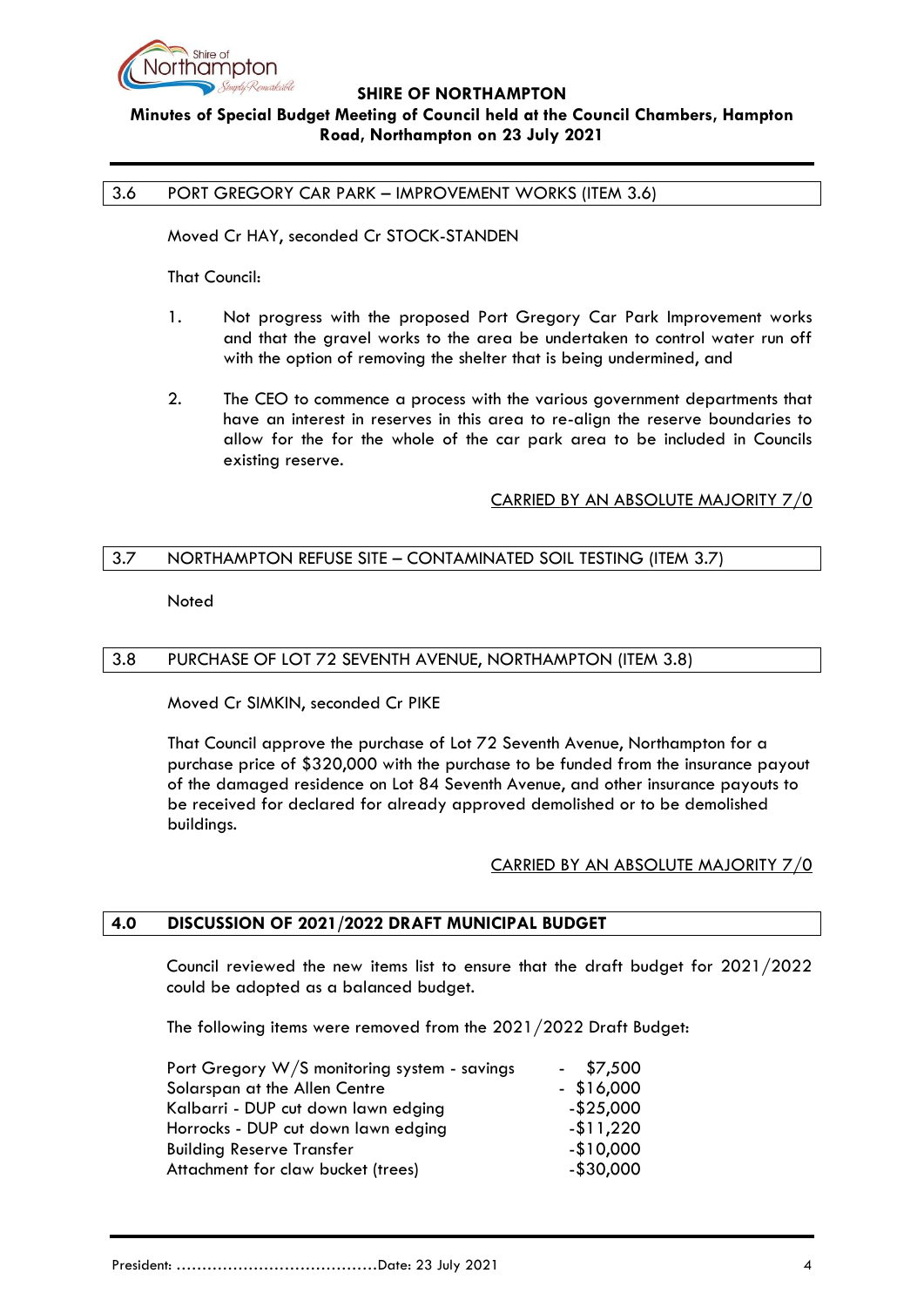

# **Minutes of Special Budget Meeting of Council held at the Council Chambers, Hampton Road, Northampton on 23 July 2021**

### <span id="page-4-0"></span>4.1 RESERVE FUNDS – PHOTOCOPIER PURCHASE

Moved Cr STOCK-STANDEN, seconded Cr KRAKOUER

That Council authorise the use of \$10,000 for the office equipment reserve for the purchase of a photocopier.

## CARRIED BY AN ABSOLUTE MAJORITY 7/0

# <span id="page-4-1"></span>4.2 LOAN FUNDS – PLANT PURCHASE

Moved Cr SUCKLING, seconded Cr STOCK-STANDEN

That Council authorise a loan of \$100,000 for the purchase of Plant (Loader) be included in the 2021/2022 budget.

### CARRIED BY AN ABSOLUTE MAJORITY 7/0

### <span id="page-4-2"></span>4.3 COUNCILLOR FEES AND ALLOWANCES

### Moved Cr STOCK-STANDEN, seconded Cr SUCKLING

That Council set the sitting fees for Councillors for 2021/2022 as per the following rates:

| Per meeting fee                     |       |
|-------------------------------------|-------|
| Council meetings                    | \$250 |
| President                           | \$500 |
| Council committee meetings          |       |
| <b>President and Elected Member</b> | \$100 |

Community Committee Meeting \$50

CARRIED 7/0

### <span id="page-4-3"></span>4.4 COUNCILLOR FEES AND ALLOWANCES

Moved Cr STEWART, seconded Cr KRAKOUER

That Council set the allowances for Councillors for 2021/2022 as per the following rates:

President Annual Allowance \$14,000 Deputy President Annual Allowance \$3,500

CARRIED 7/0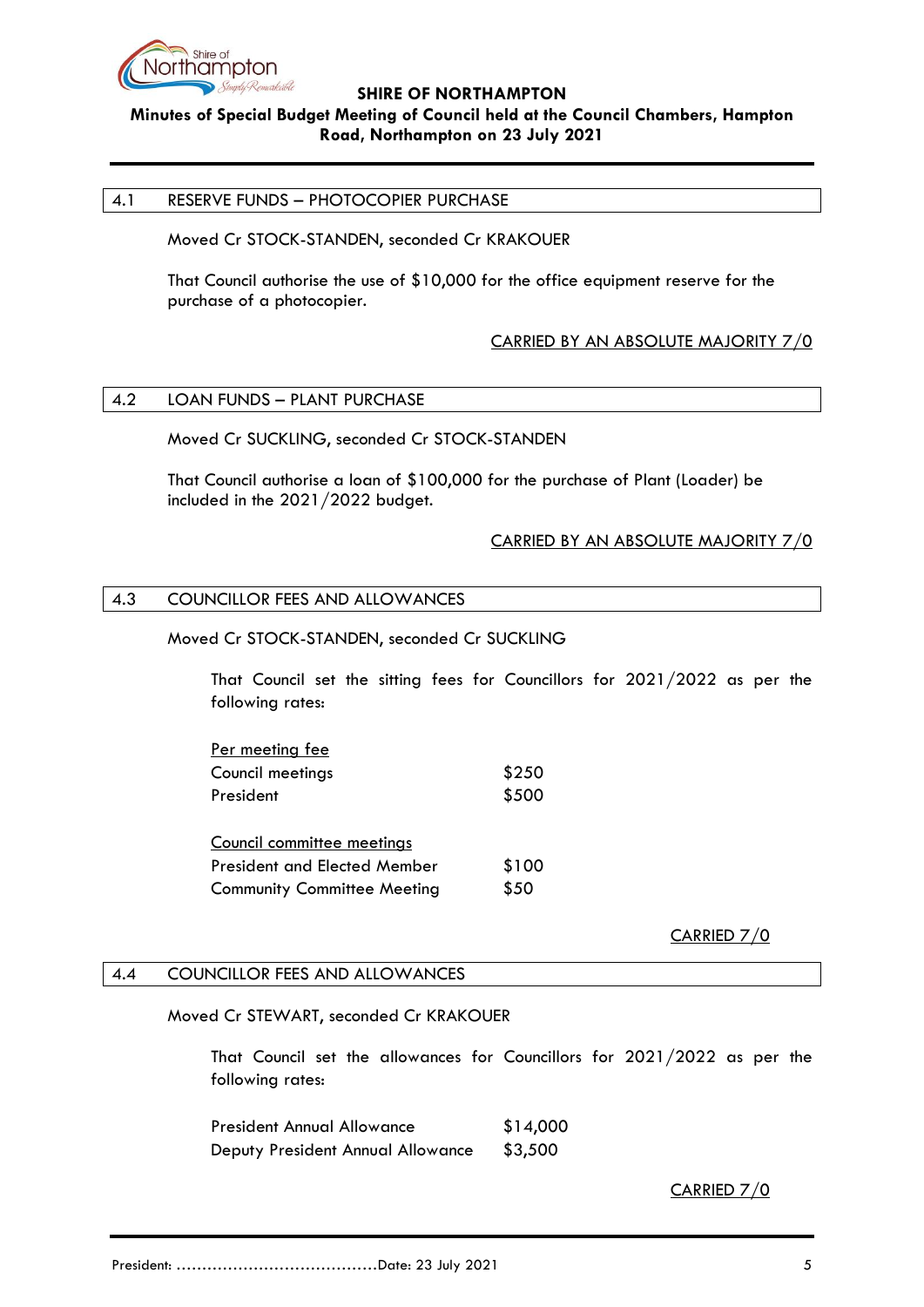

# **Minutes of Special Budget Meeting of Council held at the Council Chambers, Hampton Road, Northampton on 23 July 2021**

### <span id="page-5-0"></span>4.5 SETTING OF RATE IN THE DOLLAR AND MINIMUMS (ITEM 4)

Moved Cr HAY, seconded Cr SUCKLING

That the Draft Municipal Fund Budget for 2021/2022 be adopted as a balanced budget and the following charges be levied:

### *General Rates*

The rate in the dollar for all rateable Gross Rental Value properties be set at \$0.079956 (7.9956¢) and the rate in the dollar for all rateable Unimproved Value properties be set at  $0.011493$  (1.1493¢) to achieve a 0% increase in rates revenue.

### *Minimum Rates*

That the minimum rate on rateable Gross Rental Value and Unimproved Value properties be set at \$565.00 per assessment.

## CARRIED BY AN ABSOLUTE MAJORITY 7/0

<span id="page-5-1"></span>5.0 SPECIFIED AREA RATES – SETTING OF RATE IN THE DOLLAR AND STATING OF THE PURPOSE OF THE SPECIFIED RATE (ITEM 5.0**)**

### <span id="page-5-2"></span>5.1 PORT GREGORY SPECIFIED AREA RATE (ITEM 5.1**)**

Moved Cr STEWART, seconded Cr HAY

That the specified area rate in the dollar, for all rateable Port Gregory Gross Rental Value properties within the Port Gregory Townsite be set at  $$0.037394 (3.7394)$  to raise approximately \$21,000 to fund the operating cost of maintaining the Port Gregory Water Supply and increase the BASF contribution from \$1,500 to \$5,000.

### CARRIED BY AN ABSOLUTE MAJORITY 7/0

### <span id="page-5-3"></span>5.2 KALBARRI TOURISM SPECIFIED AREA RATE (ITEM 5.2)

### Moved Cr STOCK-STANDEN, seconded Cr SUCKLING

That the specified area rate in the dollar, for all rateable Kalbarri Gross Rental Value properties zoned Residential, Residential Development, Places of Public Assembly, Special Site, Special Rural, Commercial, Tourist Accommodation, Service Industry, Light Industry, Composite Light Industry, within the Kalbarri Town Planning Scheme No. 9 be set at  $$0.001821$  (0.1821¢), to raise approximately \$30,000 being for Tourism Infrastructure related projects and Tourism Promotional Advertising within the Kalbarri Ward.

### CARRIED BY AN ABSOLUTE MAJORITY 7/0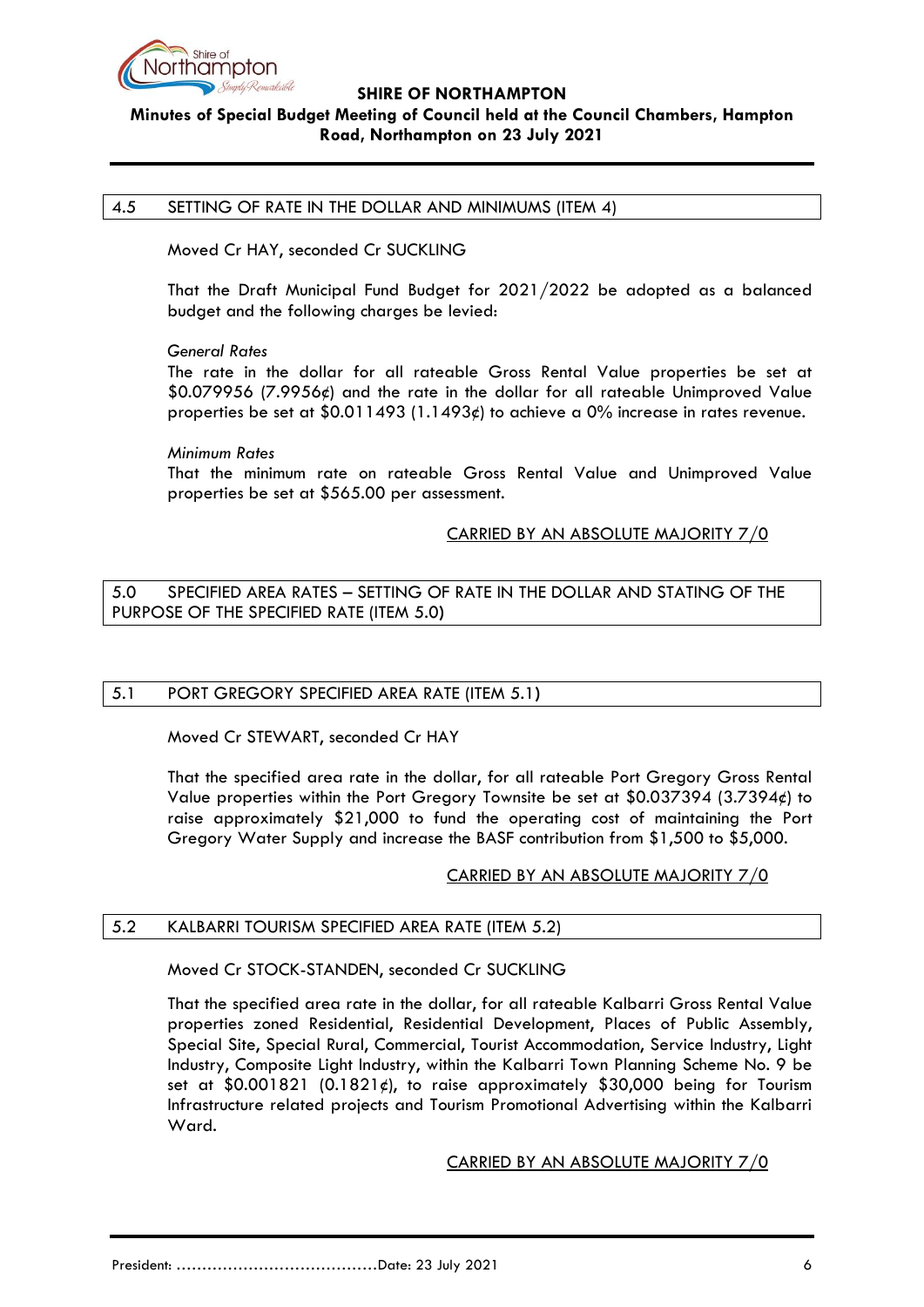

# **Minutes of Special Budget Meeting of Council held at the Council Chambers, Hampton Road, Northampton on 23 July 2021**

Minute number 5.3 to 5.6 adopted by en bloc resolution

### <span id="page-6-0"></span>5.3 DUE DATE FOR PAYMENT OF RATES, INCLUDING INSTALMENT OPTION

Moved Cr Suckling, seconded Cr Stewart

That the due date for the payment of rates be 1st October 2021 and the remaining due dates for rate instalment payments be 3<sup>rd</sup> December 2021, 4<sup>th</sup> February 2022 and 8th April 2022.

# CARRIED BY AN ABSOLUTE MAJORITY 7/0

# <span id="page-6-1"></span>5.4 ADMINISTRATION FEE FOR INSTALMENT OPTION (ITEM 8)

Moved Cr Suckling, seconded Cr Stewart

That an administration fee of \$5.00 per rate instalment payment be charged.

## CARRIED BY AN ABSOLUTE MAJORITY 7/0

## <span id="page-6-2"></span>5.5 SETTING OF INSTALMENT INTEREST CHARGE APPLICABLE TO INSTALMENT OPTION (ITEM 9)

Moved Cr Suckling, seconded Cr Stewart

That an instalment interest rate of 5% per annum be charged on all rate assessments that are paid by instalments.

# CARRIED BY AN ABSOLUTE MAJORITY 7/0

# <span id="page-6-3"></span>5.6 SETTING OF PENALTY INTEREST APPLICABLE IF DEFAULT IS MADE ON INSTALMENT OPTION (ITEM 10)

Moved Cr Suckling, seconded Cr Stewart

That a penalty interest rate of 7% per annum be applicable to the outstanding rates amount if a ratepayer defaults on the payment of a rates instalment**.**

# CARRIED BY AN ABSOLUTE MAJORITY 7/0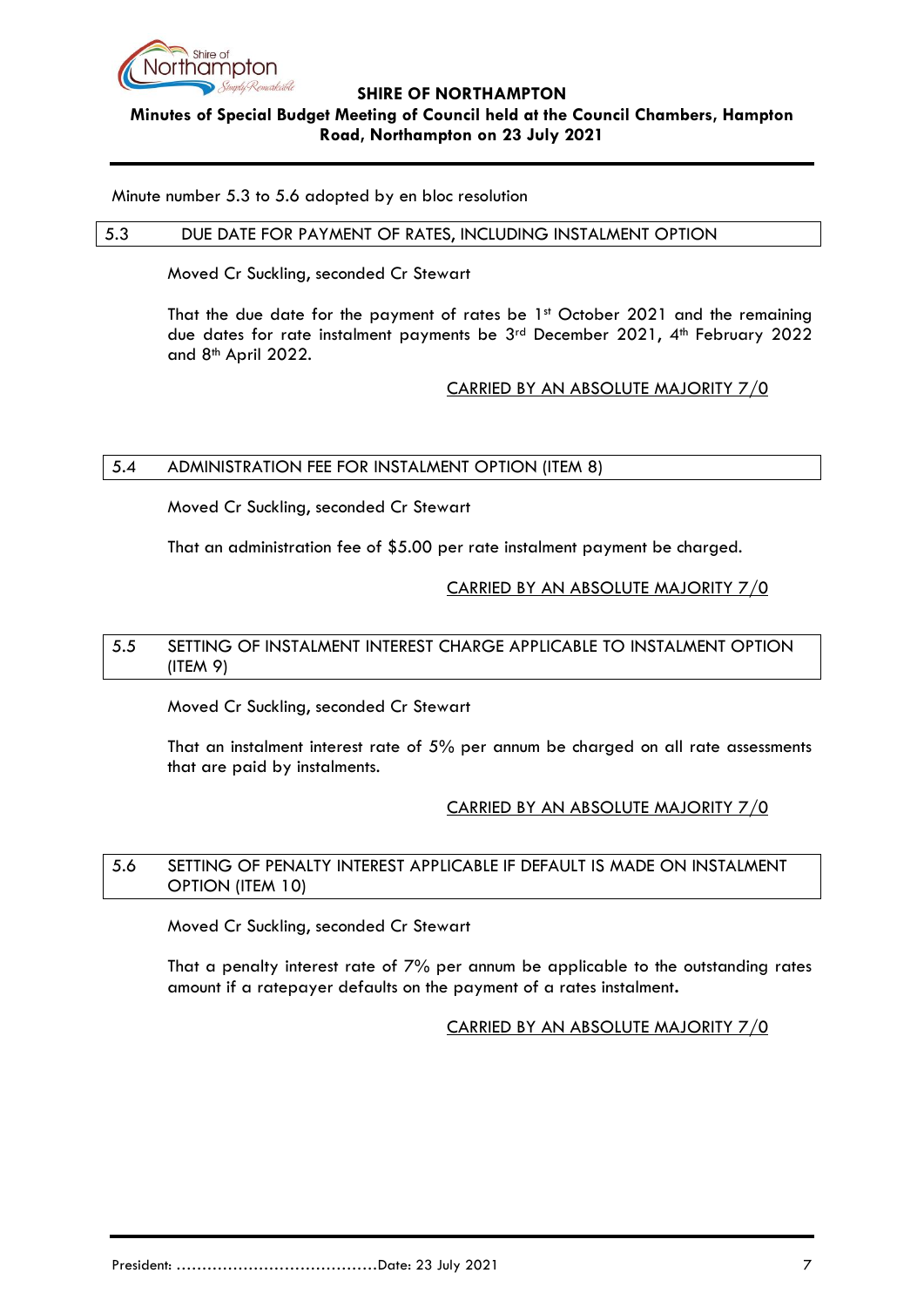

# **Minutes of Special Budget Meeting of Council held at the Council Chambers, Hampton Road, Northampton on 23 July 2021**

<span id="page-7-0"></span>Minute number 6.0 to 9.0 adopted by en bloc resolution

### 6.0 REFUSE FEES (ITEM 6)

Moved Cr HAY, seconded Cr Stewart

- 1. That the refuse fee for residential refuse collection be set at \$335.00 and the fee for business refuse collection be set at \$670.00.
- 2. That the refuse fee for Half Way Bay Cottages be set at \$263.64 per cottage plus GST.

# CARRIED BY AN ABSOLUTE MAJORITY 7/0

## <span id="page-7-1"></span>7.0 CONSIDERATION OF TRUST AND RESERVE FUND 2021/2022 DRAFT BUDGETS (ITEM 7)

Moved Cr HAY, seconded Cr Stewart

The Trust and Reserve Fund Budgets for 2021/2022 be adopted.

# CARRIED BY AN ABSOLUTE MAJORITY 7/0

### <span id="page-7-2"></span>8.0 TENDERS FOR PLANT, VEHICLES, BITUMEN, GOODS & SERVICES (ITEM 8)

Moved Cr HAY, seconded Cr Stewart

That the Chief Executive Officer be authorised to call tenders, as per the requirements and provisions of the Local Government Act 1995, for the provision of goods and services as approved within the 2021/2022 Budget.

# CARRIED 7/0

### <span id="page-7-3"></span>9.0 MATERIAL VARIANCE (ITEM 9)

Moved Cr HAY, seconded Cr Stewart

That the Budget Variance parameters for the 2021/2022 financial year be set at \$5,000 as per FM Reg 34 (5).

CARRIED 7/0